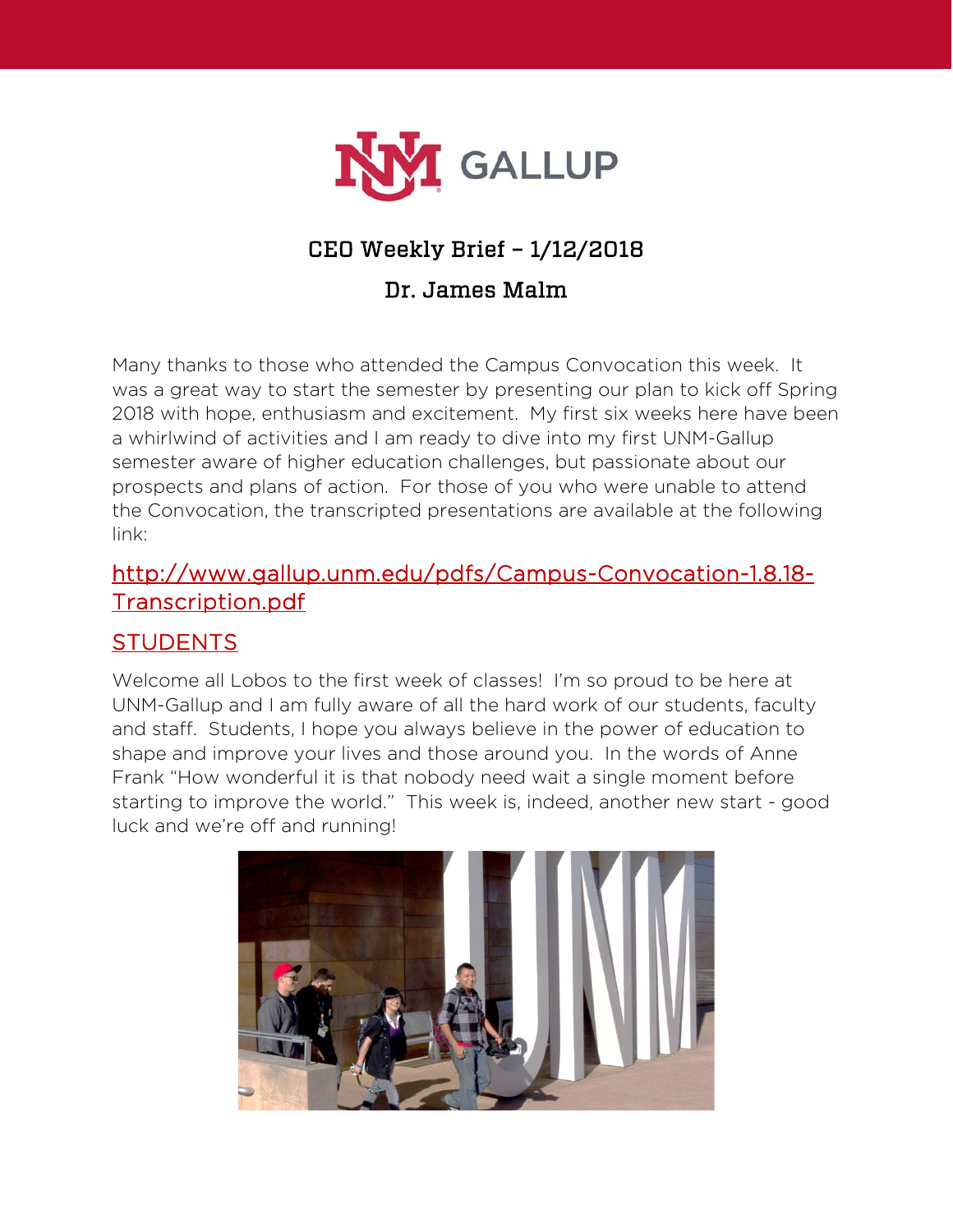## **FACULTY**

UNM-Gallup is proud to have been chosen to partner with the Gallup McKinley County School District on an initiative to increase dual and concurrent education opportunities. You may have seen recent advertisements and announcements rolling out the McKinley Academy. This program will increase our ability to welcome additional students from rural areas of the school district. Through this new program, students will be bussed to local college campuses from 9 area high schools. This supports our mission and allows us to seat even more students in existing classes while offerring the advantages of dual/concurrent enrollment to district students interested in engaging in an academically challenging college environment.

## **STAFF**

I had the opportunity to attend one of our New Student Orientations this past Saturday and it was energizing to see SSTC Room 200 full of brand new students! Our faculty and staff presenters did a great job of orienting students to our campus, familiarizing them with processes, and introducing them to this new chapter in their lives. Many thanks to Student Affairs staff for coordinating NSO's and to all departments who were involved in recognizing that the job of welcoming and supporting our students belongs to all of us.

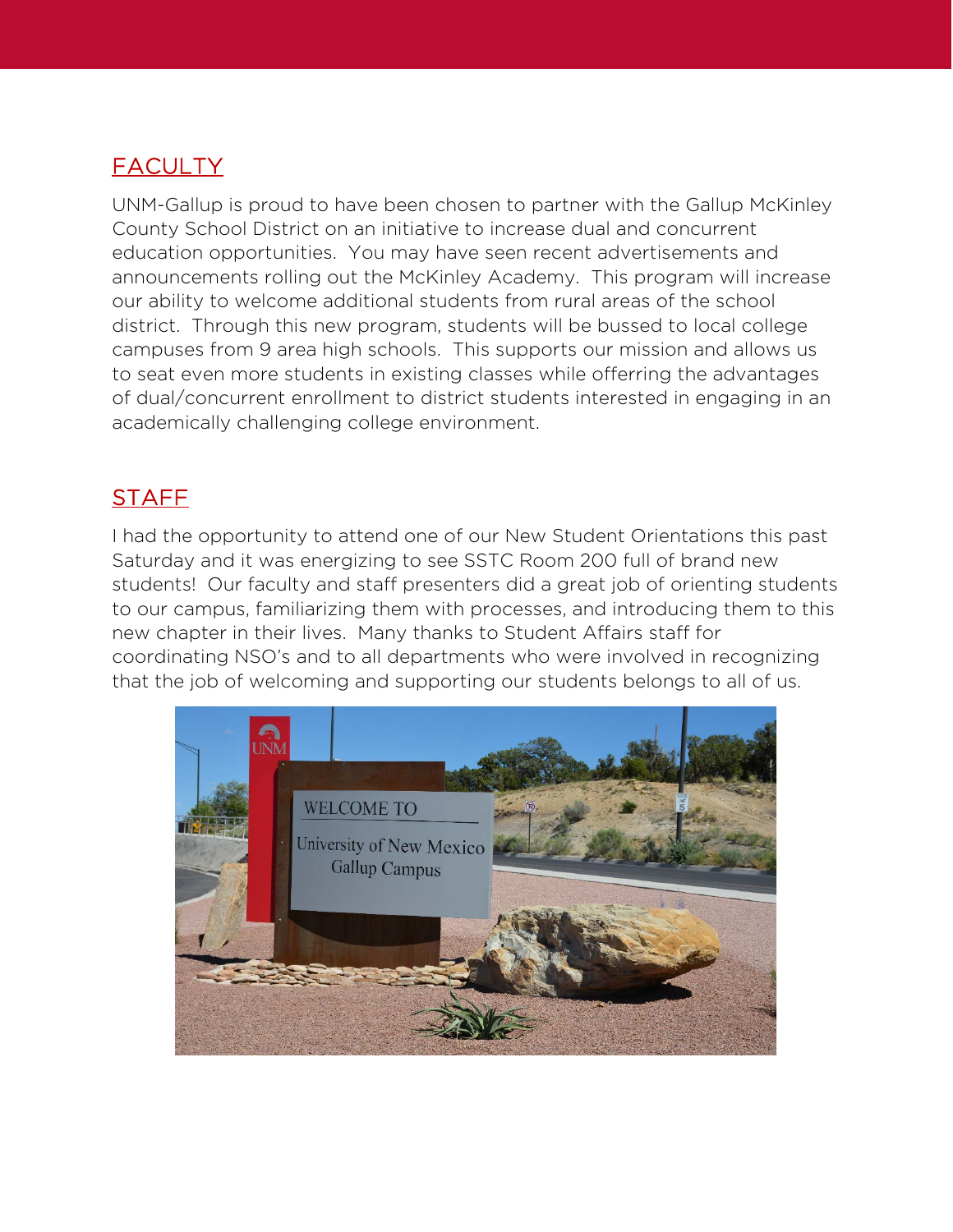On Tuesday of this next week, I will be attending the UNM Board of Regents meeting to update the regents on the new UNM-Gallup Physical Plant building. This project has been in the works since 2015 and now all legal, public, architectural and financial processes are in place and we are ready to ask the Board of Regents to approve construction. I will be presenting on the need for the project, the availability of financing and the appropriateness of this new building as it relates to our Master Plan.



#### **COMMUNITY**

At the invitation of the McKinley Citizens' Recycling Council, I attended their monthly meeting on January 6. The work of this group is amazing for our community as they advance and promote recycling in McKinley County. Recognizing the importance of their mission and the meaningfulness of their work, I would like to issue a campus-wide invitation for volunteers. In order for the Council to be successful in their work, they will require a grass roots movement headed by individuals willing to come forward to contribute their time. If you are interested in supporting recycling, you are welcome to attend the next meeting on February 3rd at 2:00 p.m. at the Red Mesa Center which is located at 105 W. Hill Street in Gallup.